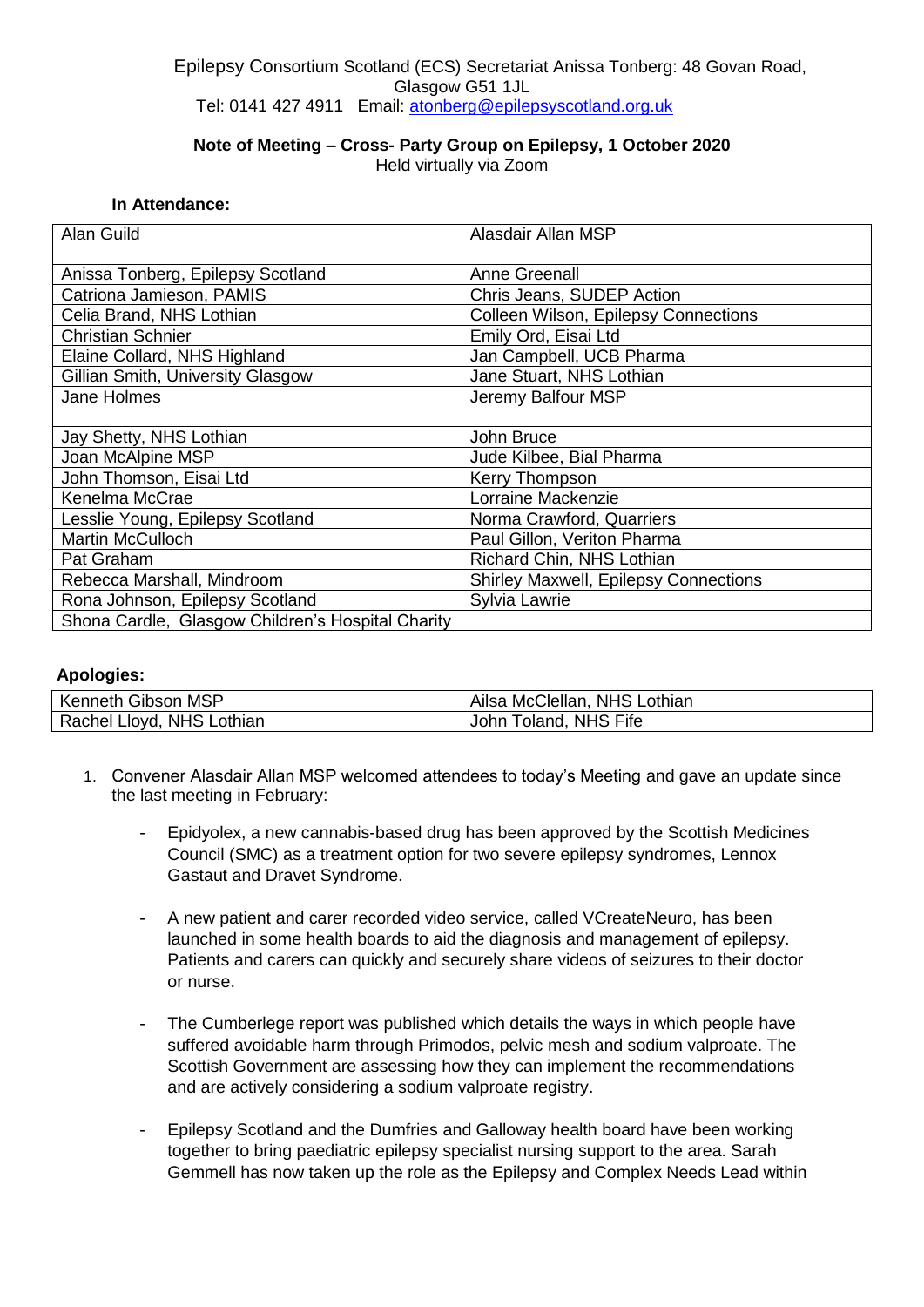the Children's Community team. Epilepsy Scotland is supporting the costs of the nurse's epilepsy specialist training.

- After seventeen years of operation, the Muir Maxwell Trust has closed. Ann and Jonny Maxwell's determination and commitment to increasing epilepsy research and knowledge has undoubtedly improved epilepsy care in Scotland. Their legacy will live on through the Muir Maxwell Centre. Alasdair thanked the Muir Maxwell Trust on behalf of the CPG for everything they have done.
- 2. AGM Business and the election of Office Bearers was undertaken. Alasdair Allan MSP was elected Convener, David Torrance MSP and Richard Lyle MSP were elected Deputy Co-Convenors. Members also agreed for Epilepsy Scotland to carry on providing the Secretariat on behalf of Epilepsy Consortium Scotland. Alasdair Allan MSP read the annual financial statement for the CPG and the minutes of the last epilepsy CPG were approved.
- 3. Alasdair Allan MSP welcomed Gillian Smith, researcher at the University of Glasgow's Scottish Learning Disabilities Observatory. She presented recent findings from a large population study examining mortality amongst children and young people across Scotland with learning disabilities.

**Gillian Smith**: The Scottish Learning Disability Observatory is a Scottish Government funded research centre at the University of Glasgow, main function is to provide large scale population data on the health and wellbeing of people with learning disabilities in Scotland.

People with learning disabilities have a lower life expectancy than the general population and are overrepresented in deaths which are considered avoidable. Aim of the research was to look at mortality in children and young people with learning disabilities over six years to determine causes of deaths, including avoidable ones.

Data was sourced from Scotland's annual pupil census, which covers 95% of the population. Identified anyone who had additional support whilst at school, linked to National Records of Scotland deaths register allowing them to look at causes of death. 18,000 pupils were identified (2% of all school children) who had additional support needs due to learning disabilities. 800,000 pupils without learning disabilities were identified as a control group. There were more males in the learning disability group, and they were more likely to be living in areas of deprivation.

564 deaths were identified up until 2015, 0.6% of all pupils with learning disabilities. 157, deaths per 100,000 for children with learning disabilities compared to 12 deaths per 100,000 for the control group. On average, children with learning disabilities died two years younger.

Following analysis and standardisation, death was 12 times higher in children and young people with learning disabilities compared to the general population. The ratio was consistently higher for girls.

The most common underlying cause of death was diseases of the nervous system (cerebral palsy, epilepsy, neurodegenerative conditions). The next most common was lifelong conditions which was a wide-ranging group, included congenital heart problems as well as chromosomal abnormalities e.g. down syndrome. The next most common was respiratory disease, this was much lower in the control group. Cerebral palsy, epilepsy and pneumonia often combined in a cluster group of deaths. Identified avoidable deaths by using the Office for National Statistics' list of avoidable deaths. Pupils with learning disabilities often died from accidents including choking.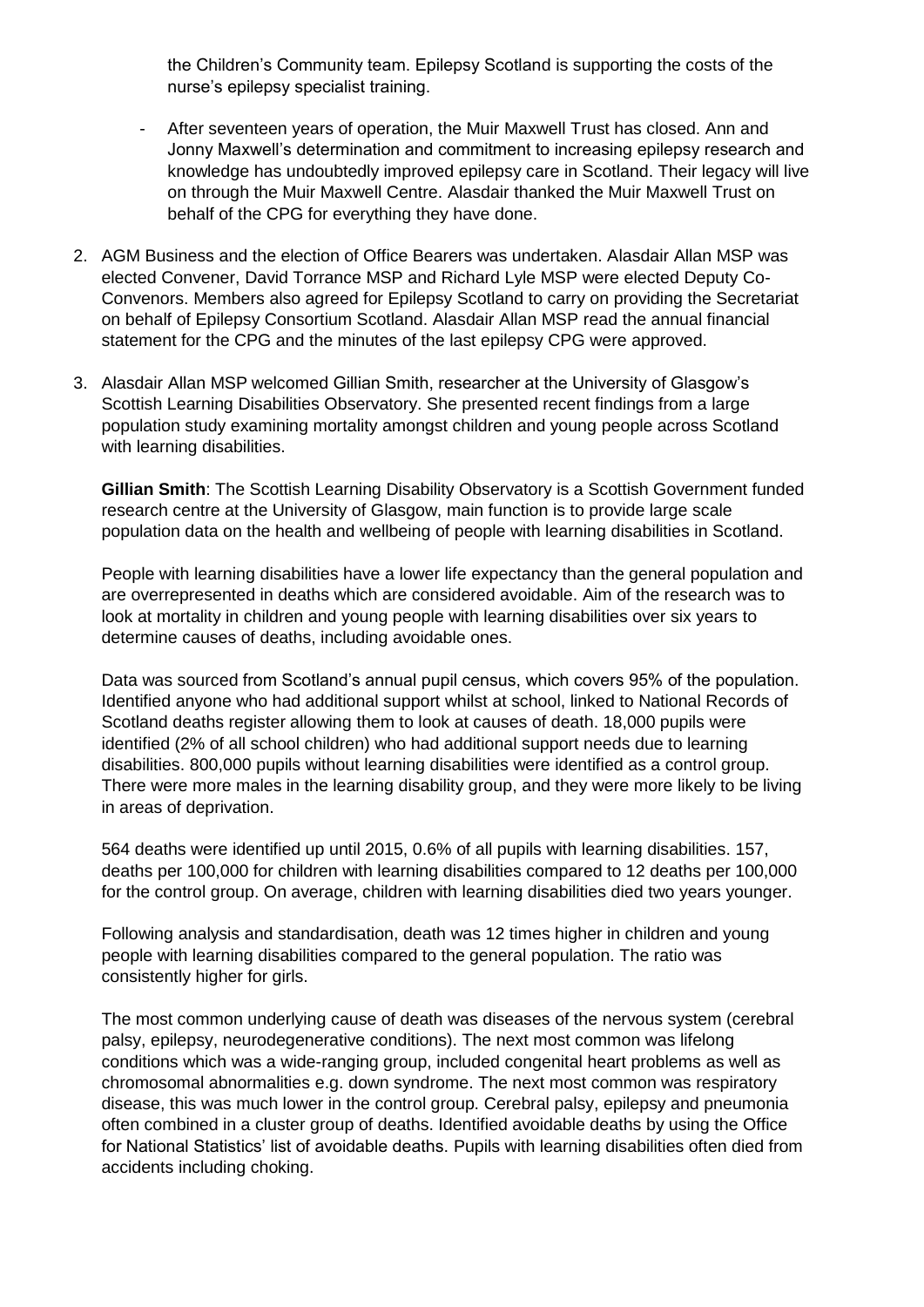Pupils with learning disabilities are hospitalised at a much higher rate than the general pupil population. There is a higher prevalence of epilepsy in people with learning disabilities, and it is often more complex.

Analysed the Scottish Morbidity Register in the same population. 28% of pupils with learning disabilities were admitted to hospital, compared to 20% of pupils without learning disability. There was a statistically significant higher risk of pupils with learning disabilities being admitted to hospital over other pupils.

Emergency admission was higher amongst those with learning disabilities, particularly more for girls. This was in contrast to the control group where boys where more likely to have an emergency admission. There was a tenfold increased risk of emergency admission for children with nervous system diseases. Respiratory problems and epilepsy were the most common reasons for admission.

SLDO are using the mortality statistics with policy makers to identify and reduce amenable mortality and general mortality over the long term. They are at the preliminary stage at the moment, planning to host round tables with experts and people with learning disabilities to establish a long-term plan of action.

4. The Secretariat, Anissa Tonberg, thanked Gillian for her presentation and opened the meeting for a question and answer session.

**Anissa Tonberg** asked whether poverty is a determinant or driver for the higher mortality in pupils with learning disability.

**Gillian Smith** said the mortality figure presented is not adjusted for deprivation as the figures got too small to do further analysis. Is hopeful they can break this down further by using more data. Said poverty undoubtedly impacts access to good quality health care which is vital for this group who often have complex needs.

**Anissa Tonberg** asked what ways epilepsy can be categorised as a contributing factor of a respiratory death if it is not seizure related.

**Gillian Smith** said this is something they want to investigate further and have a plan to research whether a person with epilepsy's death is related to their epilepsy. Said it is hard to determine whether deaths are seizure related but if it is listed on their death certificate it has a role.

**Richard Chin** thanked Gillian for her presentation. Said there are problems in the death certification process as it does not capture the longitudinal issues culminating to death. There might be an association, but it is not the ultimate cause of death. The Royal College investigated this and found that a lot of the epilepsy deaths were not amenable, and their care was not suboptimal. Emphasised that despite excellent care available deaths do and will occur.

**Gillian Smith** agreed and said children will have life limiting conditions.

**Lorraine MacKenzie** asked if any research had been conducted on adults in the age group 30-40.

**Gillian Smith** said her colleague Anna Cooper has published a study on a large cohort of adults with learning disabilities in Glasgow. The study highlighted premature mortality and two-fold increase rate of avoidable death in adults with learning disabilities, many were respiratory related.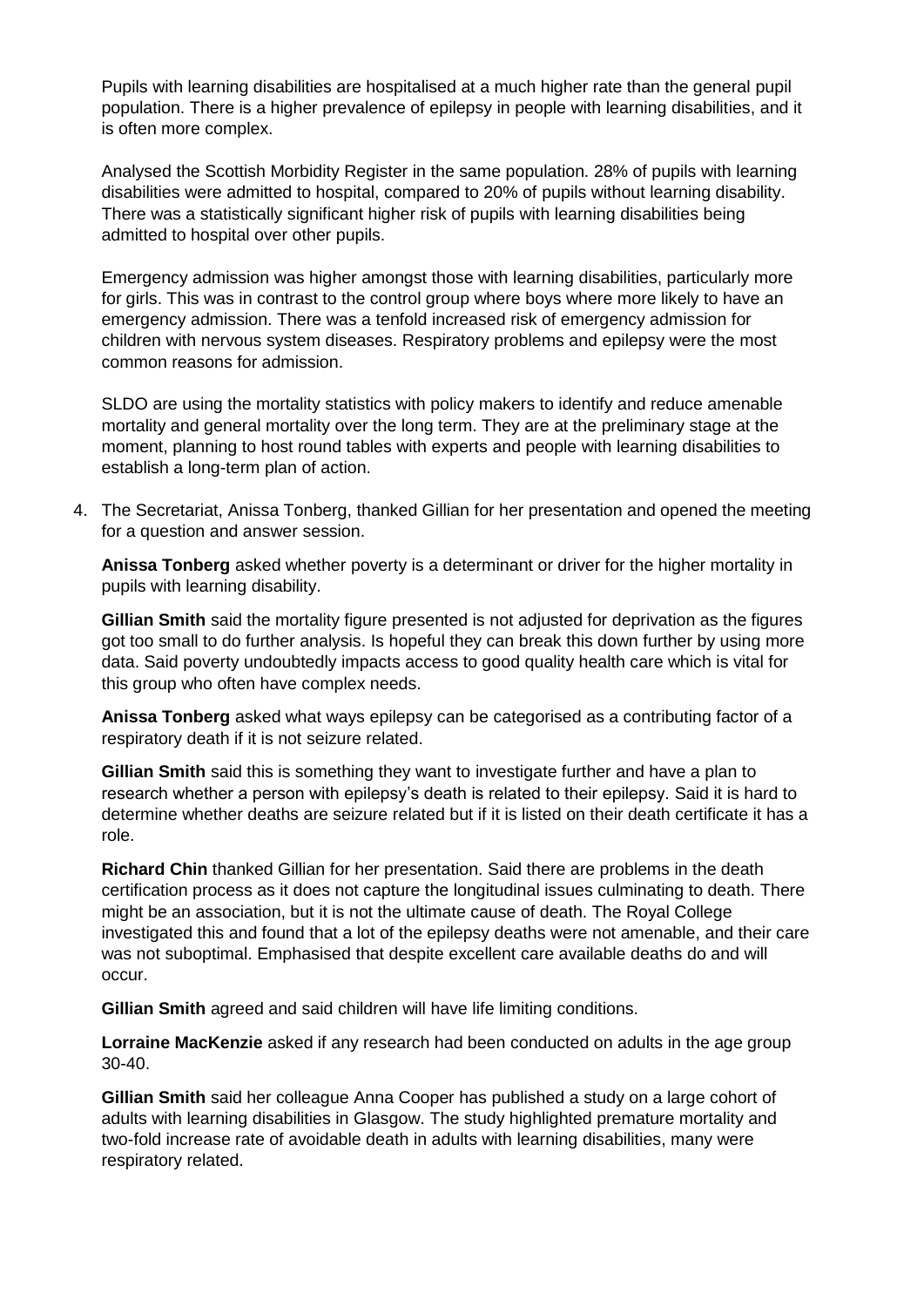**Jane Stuart** thanked Gillian for her presentation, asked how they identified children with learning disabilities in childhood as many of her patients are not diagnosed until adulthood. Wondered if the reluctance to diagnose by educational psychologists has skewed the data towards more severe learning disabilities.

**Gillian Smith** said this is a good point. Said they looked at whether children had two records of additional support in school for learning disability. It is mandatory that if children are receiving additional support the reason must be documented.

**Jane Stuart** said there are a huge number of people with additional support needs who have been living without support.

**Gillian Smith** said having a learning disability is not a medical condition it is a very wideranging term. Most children in the study who have died have had a profound learning disability due to the other conditions they had. Said there is a good chance the data does not capture those with mild learning disabilities. Said we need to have a way of diagnosing children with learning disability.

**Jay Shetty** thanked Gillian for her presentation. Said it is important to think of epilepsy as a symptom rather than a diagnosis as it is a really wide spectrum. Said paediatricians across Scotland are doing a piece of work on this now and hope to report on the findings soon.

**Gillian Smith** asked if this is something which came out of their epilepsy register.

**Jay Shetty** said this study is more of a nationwide approach whilst the register is Lothian based.

**Gillian Smith** said this will be really helpful for the evidence base.

**Richard Chin** said adults with epilepsy were six times more likely to die than adults without epilepsy, those in the 16-30 bracket were at the highest risk.

**Colleen Wilson** asked how the study quantified what deaths were preventable.

**Gillian Smith** said 20% of deaths were considered avoidable using the general population list. Deaths in those with learning disabilities was three and a half times higher than those without.

**Rona Johnson** thanked Gillian for her presentation. Noted that people with learning disabilities are more likely to mouth breathe and are therefore at greater risk of respiratory infections. Asked if this might explain the higher respiratory related deaths.

**Gillian Smith** said PAMIS have been really good at looking at postural care and how that affect's a person's health.

**Catriona Jamieson** said PAMIS have been looking at avoiding organ impingement because of posture. Said this has been identified as a cause of avoidable deaths.

**Anissa Tonberg** asked what the key barriers are to policy change for people with learning disabilities.

**Gillian Smith** said there needs to be more research so we can understand what is happening over peoples' life. Said there needs to be more understanding about the barriers people with learning disabilities face e.g. communication.

The Secretariat stated that:

- the Cross-Party Group will seek to support the policy work of this research
- many members of the Cross-Party Group would be keen to join the roundtables as a result of this research